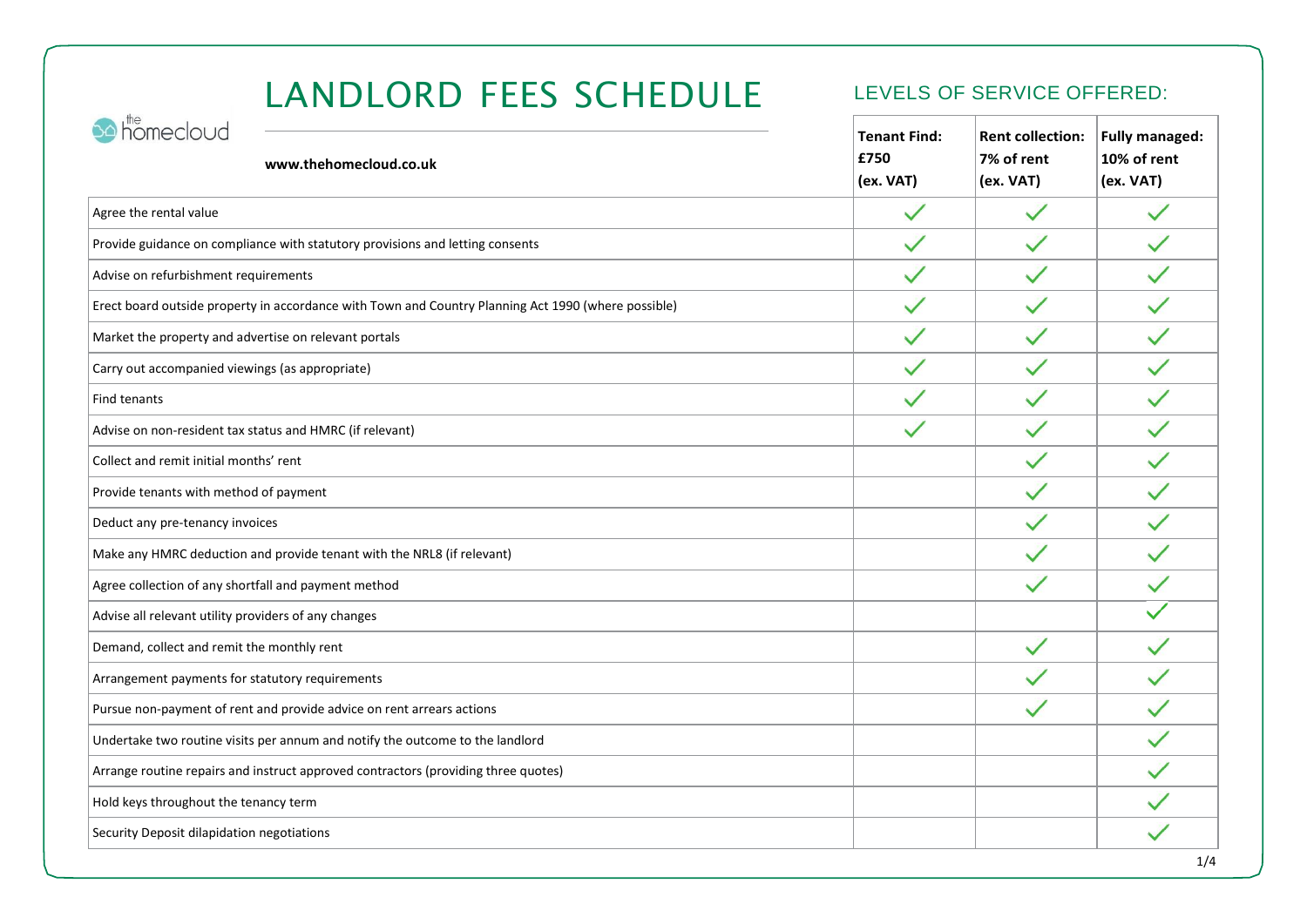# LANDLORD FEES SCHEDULE

### ADDITIONAL NON-OPTIONAL FEES AND CHARGES

# **So homecloud**

#### **www.thehomecloud.co.uk**

#### **PRE-TENANCY FEES (ALL SERVICE LEVELS)**

Arranging and facilitating statutory compliance (this is in addition to the costs of the item itself) if not provided on instruction or undertaken by the landlord:

- **Energy Performance Certificate (EPC**) £90 (inc. VAT)
- **Gas Safety Certificate (GSR)** £70 for 1 appliance, £78 for 2 appliances, £88 for 3 or more appliances (inc. VAT)
- **Electrical Installation Condition Report (EICR)** £225 (inc. VAT) for residential properties with 1 fuse board and a maximum of 10 circuits.
- **Portable Appliance Testing (PAT)** £90 for up to 20 appliances (inc. VAT)
- **Legionella Risk Assessment** £100 (inc. VAT)
- **Installing Smoke alarms and Carbon Monoxide** £65 per alarm (inc. VAT)
- **Testing Smoke alarms and Carbon Monoxide detectors** on the first day of the tenancy £35 (inc. VAT)

**Deposit Registration Fees** (where collected): £20 (inc. VAT) per tenancy. Register landlord and tenant details and protect the security deposit with a Governmentauthorised Scheme. Provide the tenant(s) with the Deposit Certificate and Prescribed Information within 30 days of the tenancy start date.

**Inventory & Check In Fees (inc. VAT):** 

Unfurnished 1 bed: £145 2 beds: £155 3 beds: £175 4 beds: £200

Furnished 1 bed: £155 2 beds: £170 3 beds: £190 4 beds: £220

[www.](http://www/) tpos .co.uk 2/4

#### **CLIENT MONEY PROTECTION: INDEPENDENT REDRESS:**



[www.propertymark.co.uk](http://www.propertymark.co.uk/) **PIOPEI CYTTICHIN** [www.](http://www/)tpos.co.uk